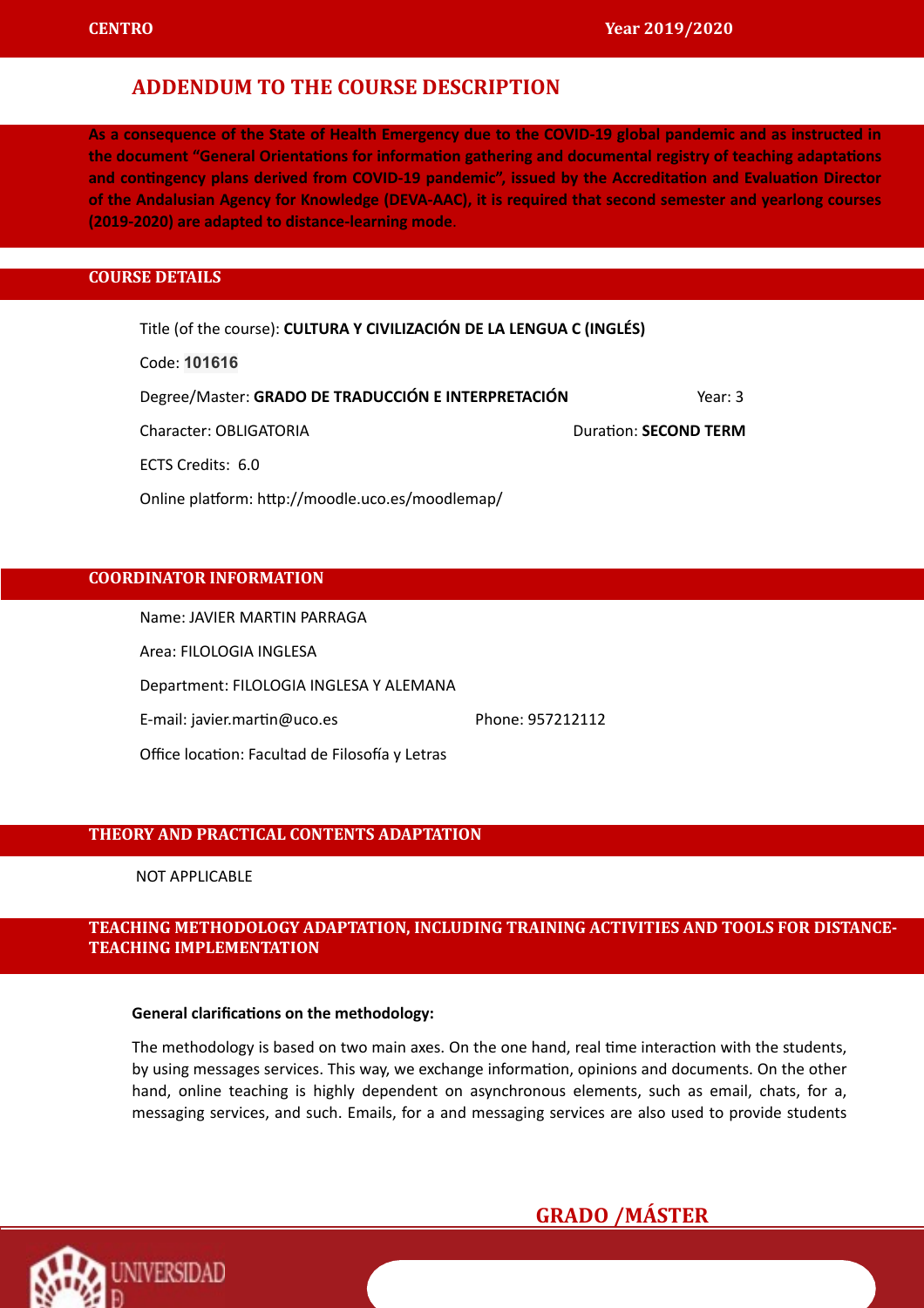with information, documents and homework which are used to guide students while they are learning in an autonomous way.

|                     | <b>Distance teaching activities</b>                                                                                                                                                                                                                                |
|---------------------|--------------------------------------------------------------------------------------------------------------------------------------------------------------------------------------------------------------------------------------------------------------------|
| Large group         | Students will do the following activities (which are supervised by the<br>professor, either asynchronously or synchronously): close reading activities,<br>writing tasks, watching of several multimedia elements, debates (using<br>Moodle's messaging services). |
| <b>Medium group</b> | Students will do the following activities (which are supervised by the<br>professor, either asynchronously or synchronously): close reading activities,<br>writing tasks, watching of several multimedia elements, debates (using<br>Moodle's messaging services). |
| <b>Small group</b>  |                                                                                                                                                                                                                                                                    |
| <b>Tutoring</b>     | The professor is available via email, as well as via the different tools<br>provided by Moodle. Thus, are office hours remain very similar, but online.                                                                                                            |

### **EVALUATION ADAPTATION**

 $\overline{\text{max}}$  adaptation must be comeident with that published in the Degree/Master webpage as well as in the online Moodle platform of the course.

| Instrument for evaluation                                                             | <b>Moodle Tool</b>                 | Percentage   |
|---------------------------------------------------------------------------------------|------------------------------------|--------------|
| Essay                                                                                 | Forum, Chat, Messaging<br>services | 50%          |
| Moodle Activities (including text commentary, portfolio and<br>analysis of documents) | Forum, Chat, Messaging<br>services | 50%          |
|                                                                                       |                                    |              |
| <b>Total (100%)</b>                                                                   |                                    | <b>100 %</b> |

#### **General clarifications on instruments for evaluation:**

Evaluation is as similar as possible to the original one. In order to simplify the students' work, it has been simplified. Thus, when 4 tools were employed, I am now only using 2 of them. One of the new tools includes the competences which used to be covered by 2 different tools. In any case, the



**GRADO /MÁSTER**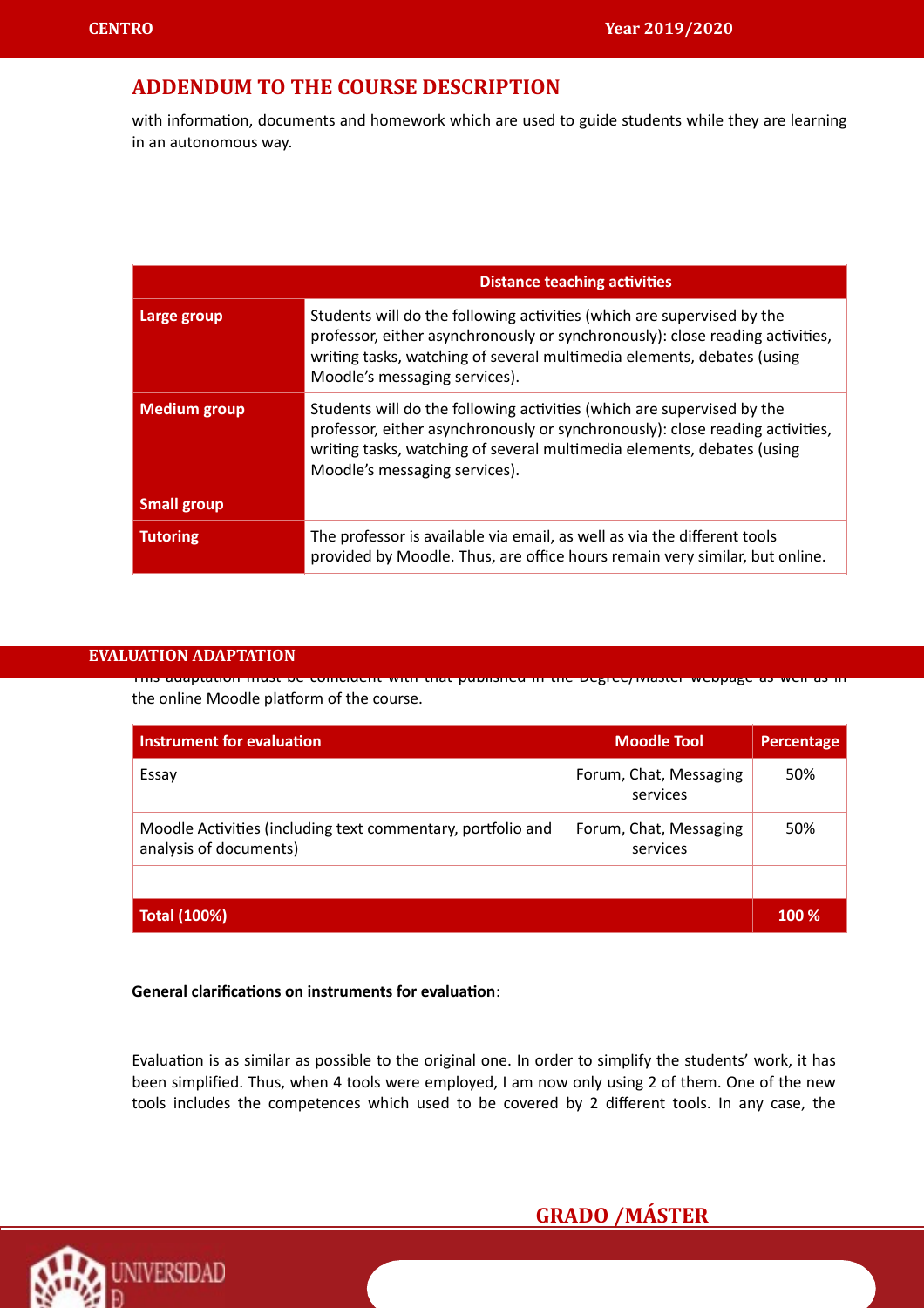original evaluation was based on analysis of documents, text commentary, Essay and portfolio; which are maintained in this new version.

### **ACCORDING TO THE UNIVERSITY OF THE GRADEMIC REGULAR CONDUCT OF THE GRADE CONDUCT OF THE CONDUCT OF THE GRADE O**

awarded to the student who has not taken part in a number of evaluable activities whose overall weight accounts for more than 50% of the total grade (Art. 80.4 del Reglamento de Régimen Académico de los Estudios de Grado).

However, students participating in assessment activities other than the final exam, whose accumulated weight on the final grade exceeds 50% and has not attended the final exam, will record "Absent" in the provisional grades. If during the review process, the student does not express their disagreement with that grade, it will be consolidated into the final grade for the course. Contrarily, the student must notify the professor and the final grade would be the weighted sum of the scores achieved in all the assessment methods according to the criteria established in this addendum.

Those provided by the Vicerectorate for Digital University and Strategic Planning (https:// www.gestion.uco.es/continuidad/).

#### **ADDITIONAL INFORMATION**

**NOT APPLICABLE** 

#### **BIBLIOGRAPHY ADAPTATION. NEW RECOMMENDED ONLINE RESOURCES**

NOT AMPLITED TO A

The methodological strategies and the evaluation system contemplated in this Course Description will be adapted according to the needs presented by students with disabilities and special educational needs in the cases that are required.